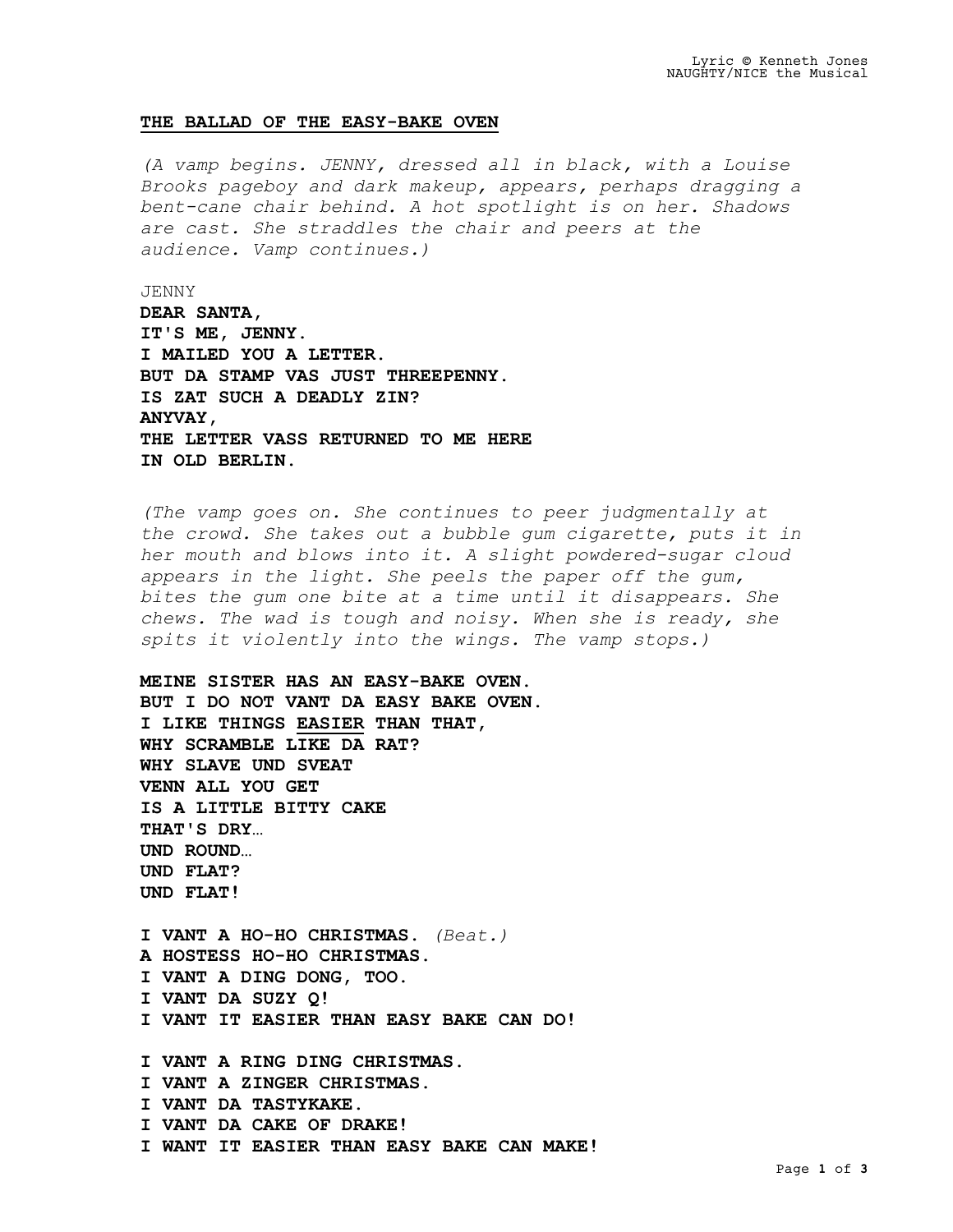**THE VIMMIN OF DA EARTH HAVE A BOOT ON THEIR THROATS! WHAT GOOD IS A LIFE WITH A BOOT ON YOUR THROAT? I LAUGH AT DAS BOOT — HA HA! HA HA! FOR I KNOW THERE ARE VIMMIN OF POWER! VISS DA POWER OF PANDORA'S BOX! PANDORA'S BOX! VIMMIN WHO CAN CHANGE THE VORLD! VIMMIN WHO CAN MAKE THE VORLD GO 'ROUND, DA VORLD GO 'ROUND!**

(*Spoken.*) Who are these vimmin, you ask? These vimmin und dair boxes?

*(After she names names, the names are salaciously whispered in an echo from backstage voices. Boxes of brand-name American pastries might slide out as she sings. The lids are open, they are ripe for the plucking.)*

**DOLLY MADISON! (**OTHERS**: DOLLY MADISON) LITTLE DEBBIE! (**OTHERS**: LITTLE DEBBIE) SARA LEE! (**OTHERS**: SARA LEE)**

- **I WANT A TWINKIE CHRISTMAS!**
- **I WANT A SNO-BALL CHRISTMAS!**
- **I WANT DA MALLOW-MAR!**
- **I WANT DA NUTTY BAR!**
- **I VANT IT EASIER THAN EASY BAKE BY FAR!**

*(Vamp continues over the following. She bends and takes a wrapped Suzy Q out of a box. She fondles it. She temptingly crinkles the cellophane. She peels it back. This might take a very long time.)*

You're thinking of my TastyKake right now, aren't you? No, you are thinking of my Ho Ho!

*(She licks the white cream from the Suzy Q.)*

Santa Claus, venn you hear my vishes, venn you hear of my appetite, you must sink: Dat little girl…she is so "vile." *(Beat.)* You might think it's "vile," but I consider dis to be pure honesty. Sincerity. It's not "vile," it's "candor." *(Beat.)* Da boys in da schoolyard call me a little vamp because I flatter zem und I seek da sveets in zair pockets. But, I am not offended. I alvays felt dat everybody likes a little vamp — especially venn candor is involved. *(Beat.)* You may sink me disgusting for seeking American cakes viss